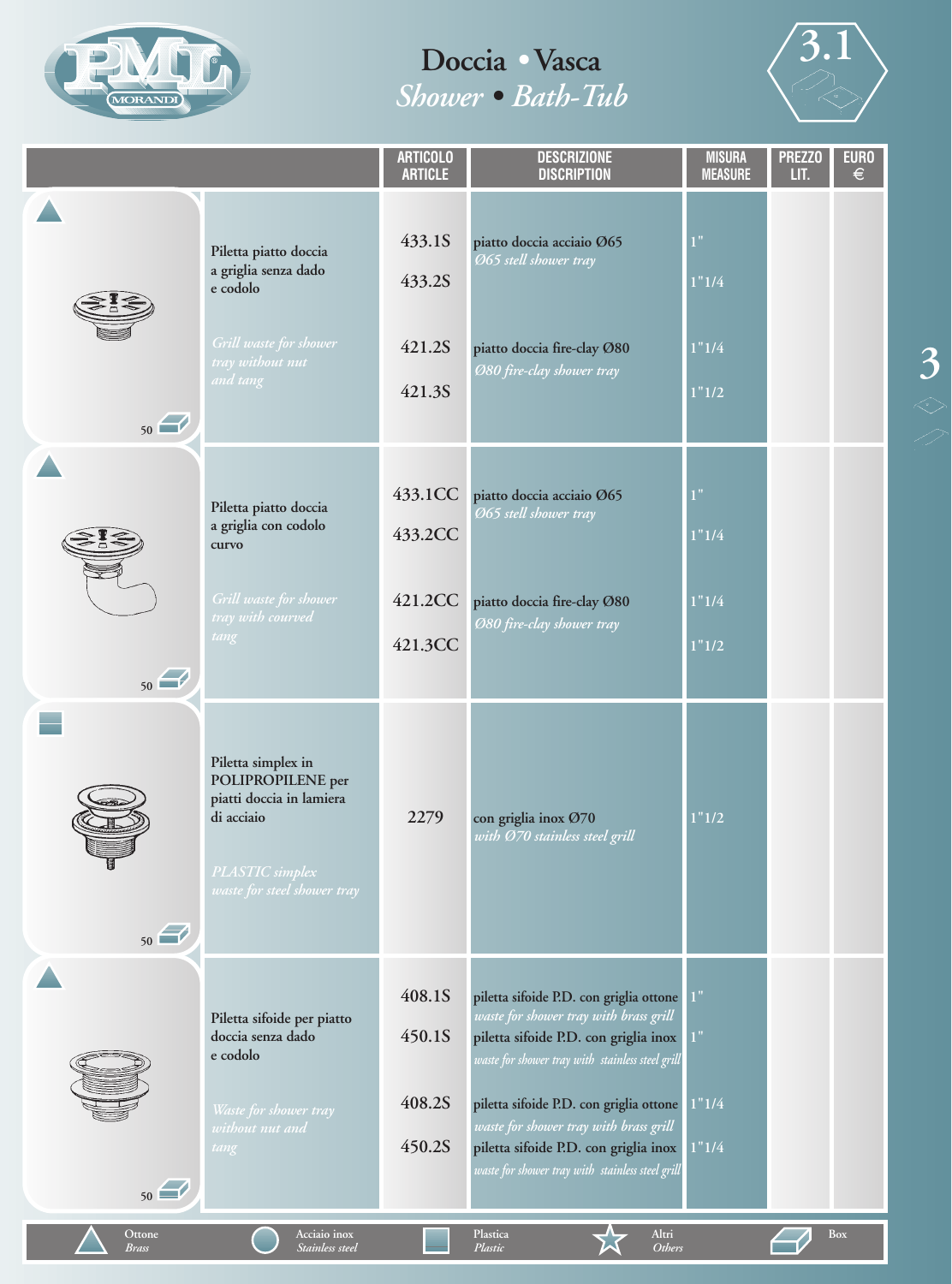



|                        |                                                                                                                                                                   | <b>ARTICOLO</b><br><b>ARTICLE</b>        | <b>DESCRIZIONE</b><br><b>DISCRIPTION</b>                                                                                                                                                                                                                                                                                                                               | <b>MISURA</b><br><b>MEASURE</b> | <b>PREZZO</b><br>LIT. | <b>EURO</b><br>€ |
|------------------------|-------------------------------------------------------------------------------------------------------------------------------------------------------------------|------------------------------------------|------------------------------------------------------------------------------------------------------------------------------------------------------------------------------------------------------------------------------------------------------------------------------------------------------------------------------------------------------------------------|---------------------------------|-----------------------|------------------|
| 50                     | Piletta sifoide per piatto<br>doccia con codolo<br>curvo<br>Waste for shower tray<br>with courved<br>tang                                                         | 408.1CC<br>450.1CC<br>408.2CC<br>450.2CC | piletta sifoide P.D. con griglia ottone<br>waste for shower tray with brass grill<br>piletta sifoide P.D. con griglia inox<br>waste for shower tray with stainless steel grill<br>piletta sifoide P.D. con griglia ottone 1"1/4<br>waste for shower tray with brass grill<br>piletta sifoide P.D. con griglia inox<br>waste for shower tray with stainless steel grill | 1"<br>$1"$<br>1"1/4             |                       |                  |
| 50                     | Piletta sifoide piatto<br>doccia pesante senza<br>dado e codolo<br>Heavy waste for shower<br>tray with <mark>out nut and</mark><br>tang                           | 434.B.S<br>408.B.S                       | per piatto doccia acciaio Ø70<br>for Ø70 stell shower tray<br>per piatto doccia fire-clay Ø80<br>for Ø80 fire-clay shower tray                                                                                                                                                                                                                                         | 1"1/4<br>1"1/4                  |                       |                  |
| $\cancel{2}$<br>50     | Piletta sifoide piatto<br>doccia pesante con<br>dado e codolo<br>Heavy waste for shower<br>tray with nut and<br>tang                                              | 434.B.70<br>408.B.70                     | per piatto doccia acciaio Ø70<br>for Ø70 stell shower tray<br>per piatto doccia fire-clay Ø80<br>for Ø80 fire-clay shower tray                                                                                                                                                                                                                                         | 1"1/4<br>1"1/4                  |                       |                  |
| 50                     | Piletta sifoide piatto doccia<br>con corpo in PEHD e<br>piletta in ottone cromato<br>Waste for shower tray with<br>PEHD body and chro-<br>mium plated brass waste | 2064.70<br>2064.80                       | a saldare uscita Ø40<br>to weld Ø40 outlet<br>a saldare uscita Ø40<br>to weld Ø40 outlet                                                                                                                                                                                                                                                                               | <b>Ø70</b><br>Ø80               |                       |                  |
| Ottone<br><b>Brass</b> | Acciaio inox<br>Stainless steel                                                                                                                                   |                                          | Plastica<br>Altri<br>Others<br>Plastic                                                                                                                                                                                                                                                                                                                                 |                                 |                       | <b>Box</b>       |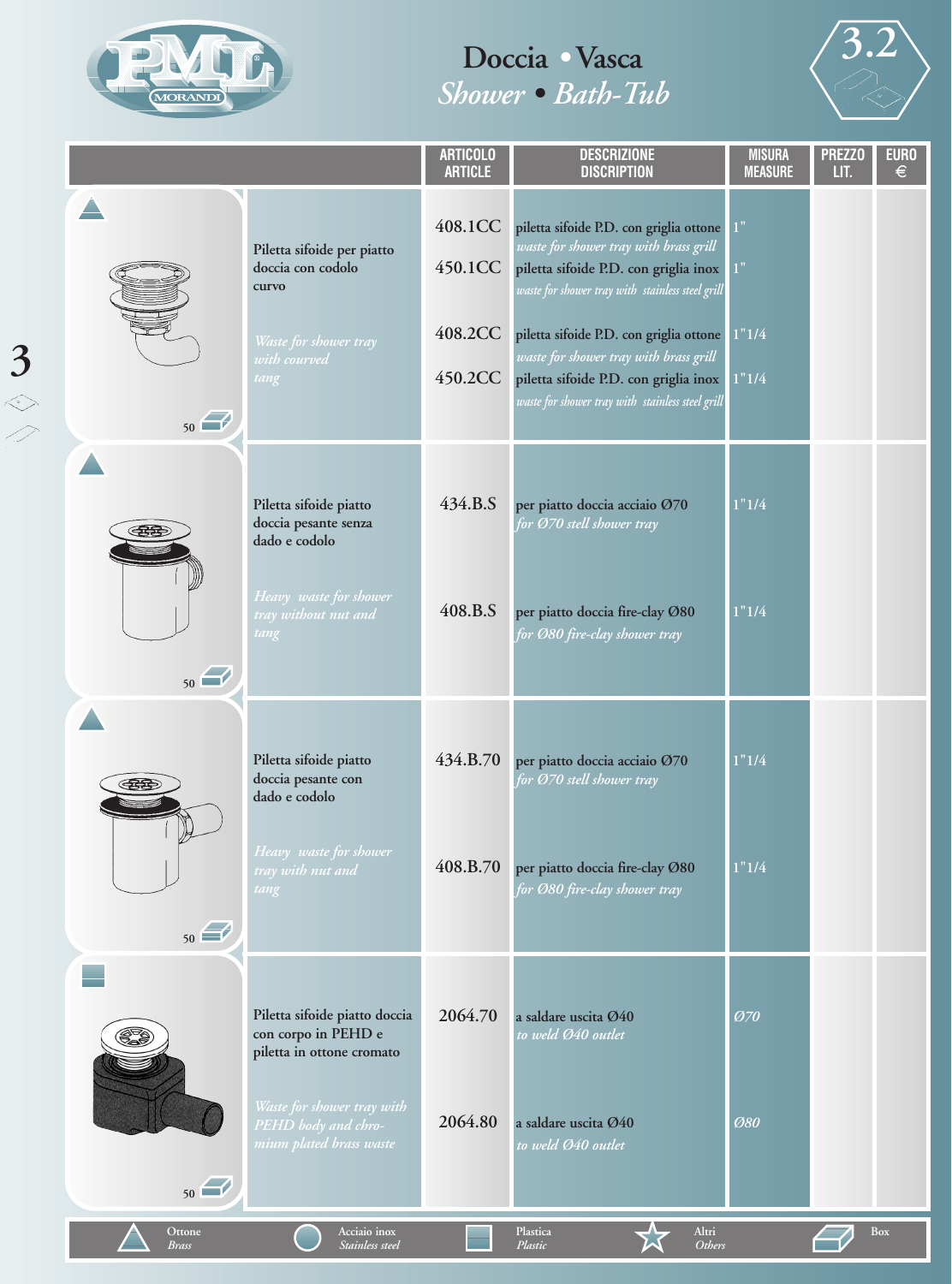



|                        |                                                                                                                                                                                                             | <b>ARTICOLO</b><br><b>ARTICLE</b> | <b>DESCRIZIONE</b><br><b>DISCRIPTION</b>                                                                                                                           | <b>MISURA</b><br><b>MEASURE</b>              | <b>PREZZO</b><br>LIT. | <b>EURO</b><br>$\epsilon$ |
|------------------------|-------------------------------------------------------------------------------------------------------------------------------------------------------------------------------------------------------------|-----------------------------------|--------------------------------------------------------------------------------------------------------------------------------------------------------------------|----------------------------------------------|-----------------------|---------------------------|
| 50                     | Piletta sifoide piatto doccia<br>con corpo in PP e<br>piletta in ottone cromato<br>Waste for shower tray with<br>PP body and chromium<br><u>blated brass waste</u>                                          | 2065.70<br>2065.80                | filettata da 1"1/2 con dado e guarnizione<br>1"1/2 threaded with nut and gasket<br>filettata da 1"1/2 con dado e guarnizione<br>1"1/2 threaded with nut and gasket | Ø70<br>Ø80                                   |                       |                           |
| 50                     | Piletta sifonata per piatti<br>doccia con corpo in PVC<br>e piletta in ottone cromato<br>colonna d'acqua mm50<br>Waste for shower tray<br>PVC body and chromium<br>plated brass waste<br>50mms water column | 2226<br>2227                      | flangia piletta Ø70<br>Ø70 waste flange<br>flangia piletta Ø80<br><b>Ø80</b> waste flange                                                                          | Ø40 int.<br>Ø50 est.<br>Ø40 int.<br>Ø50 est. |                       |                           |
| 50                     | Sifone a "S" per piatto<br>doccia in PEHD con<br>scarico a saldare o<br>innestare<br>PEHD "S" trap for shower<br>tray with welding or<br>engaging discharge pipe                                            | 2268<br>2269                      | con griglia inox Ø70<br>with Ø70 stainless steel grill<br>con griglia inox Ø80<br>with 080 stainless steel grill                                                   | Ø40 int.<br>Ø50 est.<br>Ø40 int.<br>Ø50 est. |                       |                           |
| 50                     | Sifone a "S" per piatto<br>doccia in PP<br>scarico filettato con<br>dado e guarnizione<br>Plastic "S" trap for shower<br>tray with threaded<br>discharge pipe, nut and<br>gasket                            | 2270<br>2271                      | con griglia inox Ø70<br>with Ø70 stainless steel grill<br>con griglia inox Ø80<br>with Ø80 stainless steel grill                                                   | 1"1/2<br>1"1/2                               |                       |                           |
| Ottone<br><b>Brass</b> | Acciaio inox<br>Stainless steel                                                                                                                                                                             |                                   | Plastica<br>Altri<br>Plastic<br><b>Others</b>                                                                                                                      |                                              |                       | <b>Box</b>                |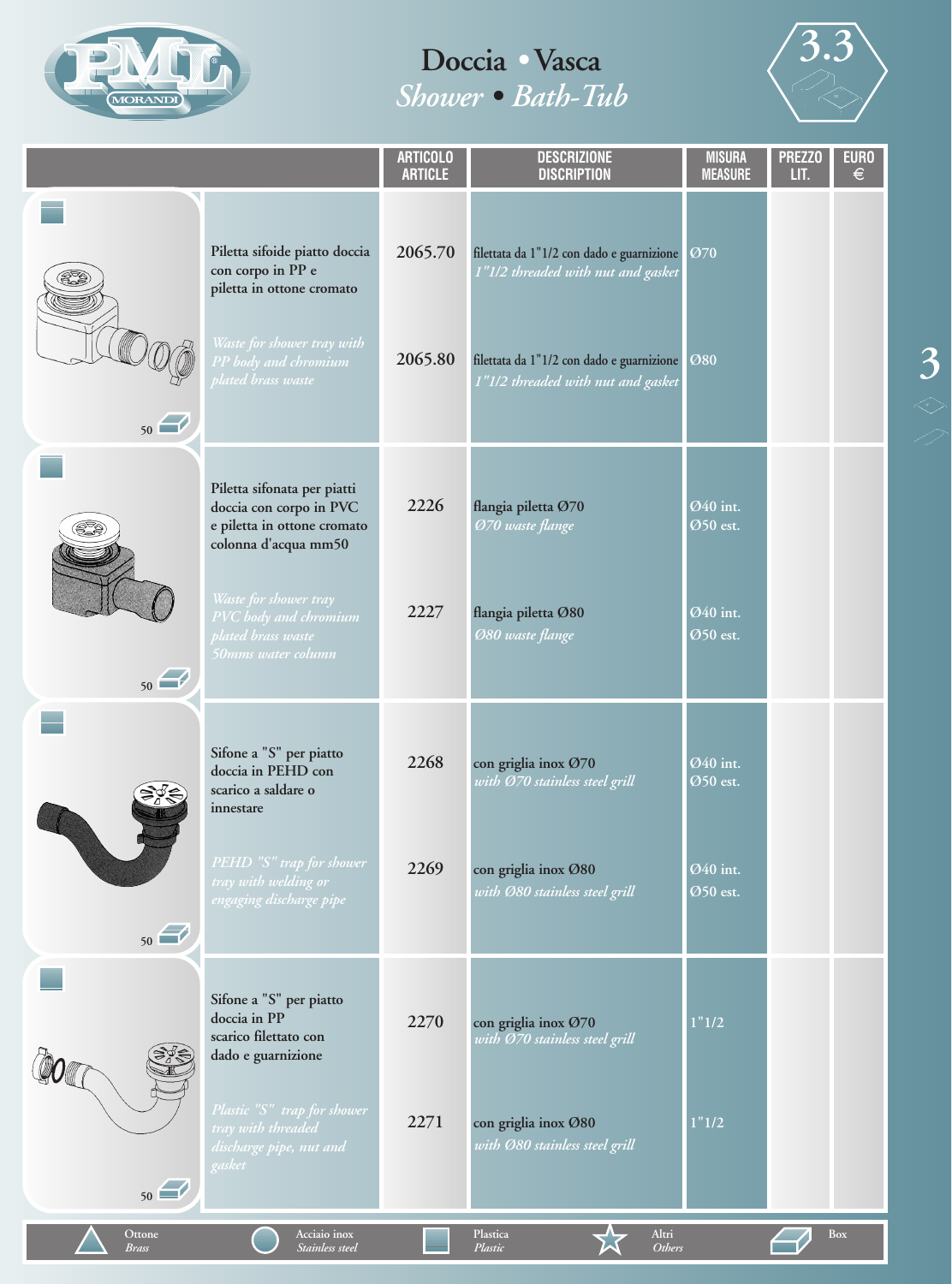



|                        |                                                                                                             | <b>ARTICOLO</b><br><b>ARTICLE</b> | <b>DESCRIZIONE</b><br><b>DISCRIPTION</b>                                                                                          | <b>MISURA</b><br><b>MEASURE</b> | <b>PREZZO</b><br>LIT. | <b>EURO</b><br>$\in$ |
|------------------------|-------------------------------------------------------------------------------------------------------------|-----------------------------------|-----------------------------------------------------------------------------------------------------------------------------------|---------------------------------|-----------------------|----------------------|
|                        | Sifone ribassato in PEHD<br>per piatto doccia con<br>scarico orientabile a<br>saldare o innestare           | 2264                              | con griglia inox Ø70<br>with Ø70 stainless steel grill                                                                            | Ø40 int.<br>Ø50 est.            |                       |                      |
| 50                     | PEHD lowered trap for<br>shower tray with<br>ball-jointed, welding or<br>engaging discharge pipe            | 2265                              | con griglia inox Ø80<br>with Ø80 stainless steel grill                                                                            | Ø40 int.<br>Ø50 est.            |                       |                      |
|                        | Sifone ribassato in PP per<br>piatto doccia, scarico<br>filettato con dado<br>e guarnizione                 | 2266                              | flangia piletta Ø70<br>Ø70 waste flange                                                                                           | 1"1/2                           |                       |                      |
| 50                     | PLASTIC lowered trap<br>for shower tray with<br>threaded discharge pipe,<br>nut and gasket                  | 2267                              | flangia piletta Ø80<br><b>Ø80 waste flange</b>                                                                                    | 1"1/2                           |                       |                      |
|                        | Sifone orientabile ribassato<br>in PVC per piatti doccia<br>con piletta grigliata -<br>colonna d'acqua mm50 | 2224                              | sifone con griglia Ø70 per piatti<br>doccia inox<br>trap with Ø70 grill for stainless steel<br>shower tray                        | Ø40 int.<br>Ø50 est.            |                       |                      |
| 50                     | <b>Ball-joint PVC lowered</b><br>trap for shower tray with<br>grilled waste -<br>50mms water column         | 2225                              | sifone con griglia Ø80 per piatti<br>doccia in ceramica (fire-clay)<br>trap with Ø70 grill for ceramic shower tray<br>(fire-clay) | Ø40 int.<br>Ø50 est.            |                       |                      |
|                        | Sifone autopulente<br>orientabile in PEHD per<br>piatto doccia con scarico<br>a saldare o innestare         | 2272                              | con griglia inox Ø70<br>with Ø70 stainless steel grill                                                                            | Ø40 int.<br>Ø50 est.            |                       |                      |
| 50                     | PEHD self-cleaning<br>ball-jointed trap for shower<br>tray and welding or<br>engaging discharge pipe        | 2273                              | con griglia inox Ø80<br>with Ø80 stainless steel grill                                                                            | Ø40 int.<br>Ø50 est.            |                       |                      |
| Ottone<br><b>Brass</b> | Acciaio inox<br>Stainless steel                                                                             |                                   | Plastica<br>Altri<br><b>Others</b><br>Plastic                                                                                     |                                 |                       | <b>Box</b>           |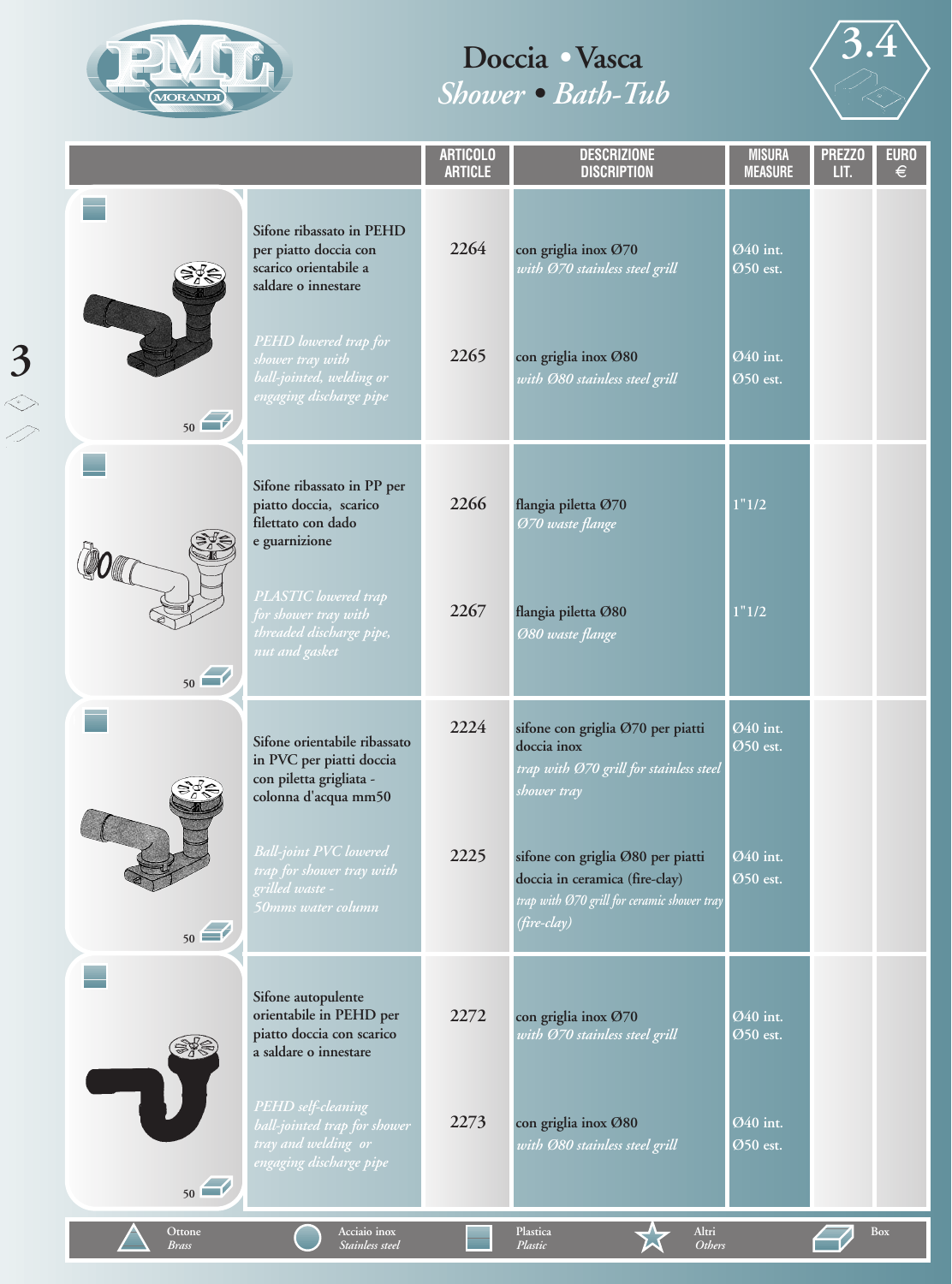

## **Doccia** *•* **Vasca**  *Shower • Bath-Tub*



|                        |                                                                                                                                      | <b>ARTICOLO</b><br><b>ARTICLE</b> | <b>DESCRIZIONE</b><br><b>DISCRIPTION</b>                                           | <b>MISURA</b><br><b>MEASURE</b> | <b>PREZZO</b><br>LIT. | <b>EURO</b><br>$\epsilon$ |
|------------------------|--------------------------------------------------------------------------------------------------------------------------------------|-----------------------------------|------------------------------------------------------------------------------------|---------------------------------|-----------------------|---------------------------|
|                        | Sifone autopulente<br>orientabile in PP per piat-<br>to doccia, scarico filettato<br>con dado e guarnizione<br>PLASTIC self-cleaning | 2274                              | con griglia inox Ø70<br>with Ø70 stainless steel grill                             | 1"1/2                           |                       |                           |
| 50                     | ball-jointed, trap for sho-<br>wer tray, threaded dischar-<br>ge pipe, nut and gasket                                                | 2275                              | con griglia inox Ø80<br>with Ø80 stainless steel grill                             | 1"1/2                           |                       |                           |
|                        | Piletta vasca con troppo<br>pieno e tubo collegamento<br><b>PVC</b>                                                                  | 409.2S<br>409.3S                  | senza dado e codolo curvo<br>without nut and curved tang                           | 1"1/4<br>1"1/2                  |                       |                           |
| 50                     | Waste for bath with<br>overflow and PVC<br>connection pipe                                                                           | 409.2CC<br>409.3CC                | con dado e codolo curvo<br>with nut and curved tang                                | 1"1/4<br>1"1/2                  |                       |                           |
|                        | Piletta per vasca in PP<br>con troppo pieno e tubo<br>di collegamento flessibile                                                     | 2020                              | piletta per vasca senza sifone<br>plastic waste for bath without trap              | 1"1/2                           |                       |                           |
| 50                     | PLASTIC waste for bath<br>with overflow and flexible<br>connection pipe                                                              | 2020/SIF                          | piletta per vasca con sifone art.2300<br>plastic waste for bath with trap art.2300 | 1"1/2                           |                       |                           |
|                        |                                                                                                                                      | 419.3S                            | tipo normale senza dado e codolo<br>normal type without nut and tang               | 1"1/2                           |                       |                           |
|                        | Colonna scarico vasca<br>automatica con<br><b>EROGAZIONE AL</b><br><b>TROPPO PIENO</b>                                               | 419.3CC                           | tipo normale con dado e codolo curvo<br>normal type with nut and curved tang       | 1"1/2                           |                       |                           |
|                        | Chromium plated automa-<br>tic bath, tube waste with                                                                                 | 428.3S                            | tipo a sedile senza dado e codolo<br>sit-down type without nut and tang            | 1"1/2                           |                       |                           |
| $_{20}$                | overflow water inlet                                                                                                                 | 428.3CC                           | tipo a sedile con dado e codolo curvo<br>sit-down type with nut and curved tang    | 1"1/2                           |                       |                           |
| Ottone<br><b>Brass</b> | Acciaio inox<br>Stainless steel                                                                                                      |                                   | Plastica<br>Altri<br>Plastic<br><b>Others</b>                                      |                                 |                       | Box                       |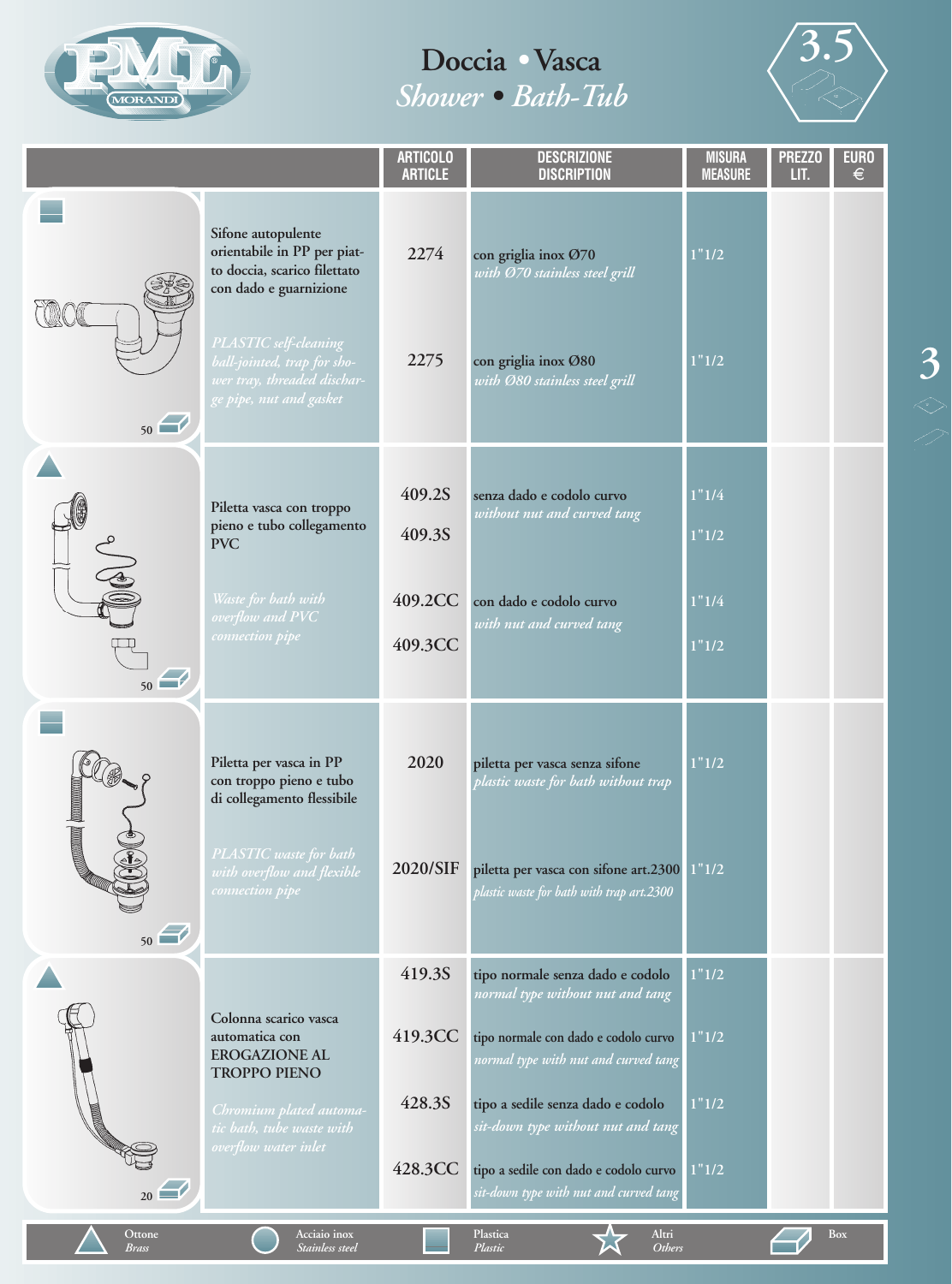



|                        |                                                                 | <b>ARTICOLO</b><br><b>ARTICLE</b> | <b>DESCRIZIONE</b><br><b>DISCRIPTION</b>                                        | <b>MISURA</b><br><b>MEASURE</b> | <b>PREZZO</b><br>LIT. | <b>EURO</b><br>$\epsilon$ |
|------------------------|-----------------------------------------------------------------|-----------------------------------|---------------------------------------------------------------------------------|---------------------------------|-----------------------|---------------------------|
|                        |                                                                 | 415.3S                            | tipo normale senza dado e codolo<br>normal type without nut and tang            | 1"1/2                           |                       |                           |
|                        | Colonna scarico vasca<br>automatica in ottone                   | 415.3CC                           | tipo normale con dado e codolo curvo<br>normal type with nut and curved tang    | 1"1/2                           |                       |                           |
|                        | Chromium plated<br>automatic bath tube waste                    | 416.3S                            | tipo a sedile senza dado e codolo<br>sit-down type without nut and tang         | 1"1/2                           |                       |                           |
| $_{20}$                |                                                                 | 416.3CC                           | tipo a sedile con dado e codolo curvo<br>sit-down type with nut and curved tang | 1"1/2                           |                       |                           |
|                        | Colonna scarico vasca                                           | 429.3S                            | tipo normale senza dado e codolo<br>normal type without nut and tang            | 1"1/2                           |                       |                           |
|                        | automatica in HOSTA-<br>LEN PP con inserti in<br>ottone         | 429.3CC                           | tipo normale con dado e codolo curvo<br>normal type with nut and curved tang    | 1"1/2                           |                       |                           |
|                        | <b>HOSTALEN PP</b> automatic<br>bath tube waste with brass      | 430.3S                            | tipo a sedile senza dado e codolo<br>sit-down type without nut and tang         | 1"1/2                           |                       |                           |
| $_{20}$                | parts                                                           | 430.3CC                           | tipo a sedile con dado e codolo curvo<br>sit-down type with nut and curved tang | 1"1/2                           |                       |                           |
|                        | Colonna scarico vasca                                           | 440.3S                            | tipo normale senza dado e codolo<br>normal type without nut and tang            | 1"1/2                           |                       |                           |
|                        | automatica in<br>POLIPROPILENE con<br>tubo corrugato flessibile | 440.3CC                           | tipo normale con dado e codolo curvo<br>normal type with nut and curved tang    | 1"1/2                           |                       |                           |
|                        | PLASTIC automatic<br>bath tube waste with                       | 441.3S                            | tipo a sedile senza dado e codolo<br>sit-down type without nut and tang         | 1"1/2                           |                       |                           |
| $_{20}$                | complete flexible tube                                          | 441.3CC                           | tipo a sedile con dado e codolo curvo<br>sit-down type with nut and curved tang | 1"1/2                           |                       |                           |
| 50                     | Sifone fuso per vasca<br>in ottone                              | 420.2                             | sifone fuso con attacco 1"1/4<br>casted trap with 1"1/4 connection              | 1"1/4x@32                       |                       |                           |
|                        | Casted brass trap for<br>bath                                   | 420.3                             | sifone fuso con attacco 1"1/2<br>casted trap with 1"1/2 connection              | 1"1/2x@40                       |                       |                           |
| Ottone<br><b>Brass</b> | Acciaio inox<br>Stainless steel                                 |                                   | Altri<br>Plastica<br><b>Others</b><br>Plastic                                   |                                 |                       | <b>Box</b>                |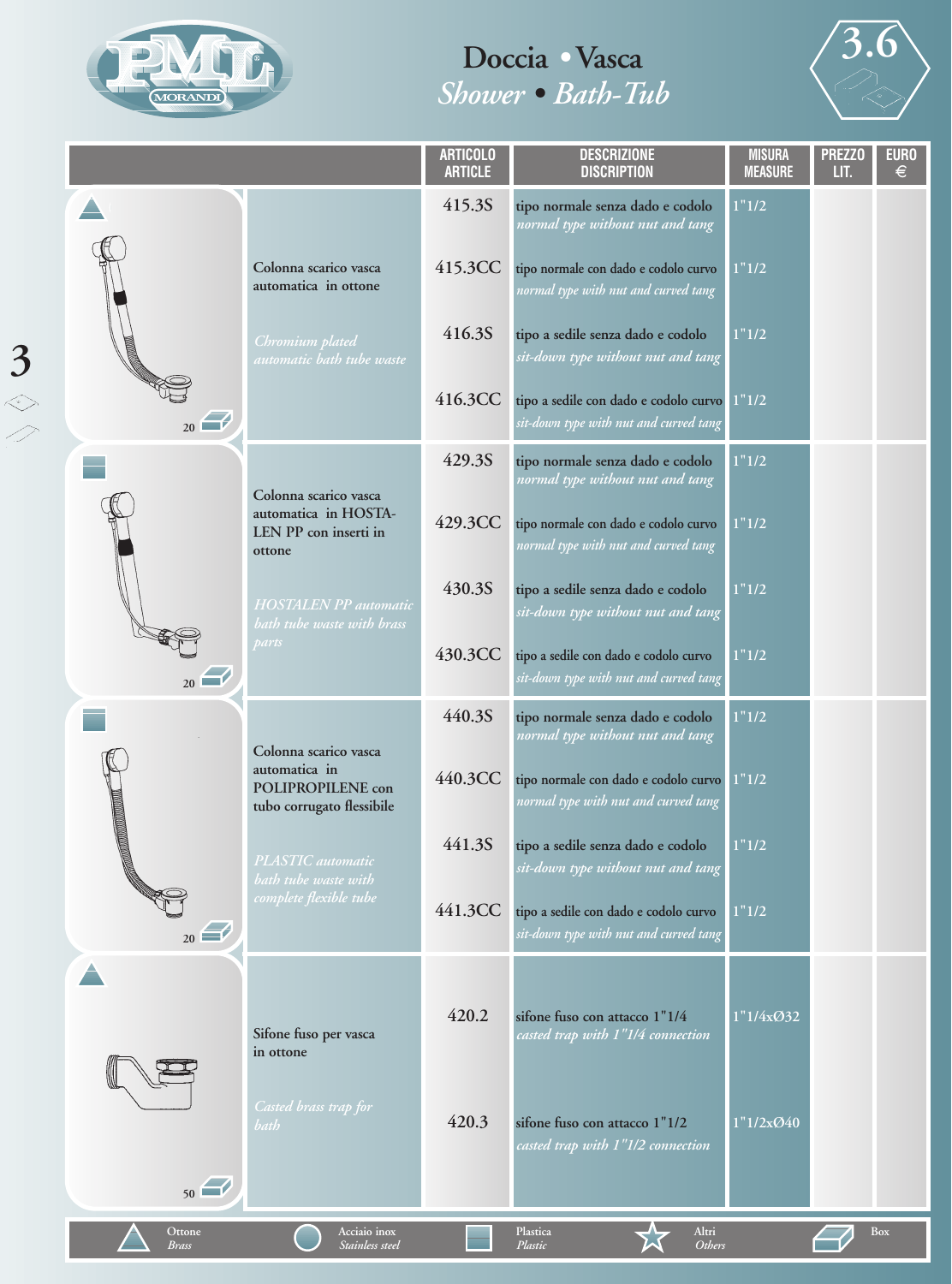



**3**

|                        |                                                                                                                                                                                          | <b>ARTICOLO</b><br><b>ARTICLE</b> | <b>DESCRIZIONE</b><br><b>DISCRIPTION</b>                                                                                                                                                       | <b>MISURA</b><br><b>MEASURE</b> | <b>PREZZO</b><br>LIT. | <b>EURO</b><br>$\epsilon$ |
|------------------------|------------------------------------------------------------------------------------------------------------------------------------------------------------------------------------------|-----------------------------------|------------------------------------------------------------------------------------------------------------------------------------------------------------------------------------------------|---------------------------------|-----------------------|---------------------------|
| 50                     | Sifone a "S" per vasca in<br>ottone con uscita liscia<br>Brass "S" trap for bath<br>with smooth outlet                                                                                   | 417.2.32<br>417.3.38              | con uscita Ø32<br>with Ø32 outlet<br>con uscita Ø38<br>with Ø38 outlet                                                                                                                         | 1"1/4<br>1"1/2                  |                       |                           |
| 50                     | Sifone a "S" per vasca in<br>ottone con uscita filettata<br>Brass "S" trap for bath<br>with threaded outlet                                                                              | 418.2S<br>418.3S                  | con uscita filettata<br>with threaded outlet<br>con uscita filettata<br>with threaded outlet                                                                                                   | 1"1/4<br>1"1/2                  |                       |                           |
| 50                     | Sifone a "S" per vasca<br>in PEHD a saldare<br>PEHD "S" trap for bath<br>to weld                                                                                                         | 2093<br>2094                      | a saldare o innestare con dado in<br>plastica 1"1/2<br>to weld or engage with plastic nut 1"1/2<br>a saldare o innestare con dado in<br>ottone 1"1/2<br>to weld or engage with brass nut 1"1/2 | Ø50<br>Ø50                      |                       |                           |
| 50                     | Sifone a "S" per vasca<br>in POLIPROPILENE, sca-<br>rico filettato con dado e<br>guarnizione<br>Plastic threaded "S" trap<br>for bath, with threaded dis-<br>charge pipe, nut and gasket | 2095<br>2096                      | filettato con dado in plastica e<br>guarnizione<br>threaded with plastic nut and gasket<br>filettato con dado in ottone e<br>guarnizione<br>threaded with brass nut and gasket                 | 1"1/2x@40<br>1"1/2x@40          |                       |                           |
| Ottone<br><b>Brass</b> | Acciaio inox<br>Stainless steel                                                                                                                                                          |                                   | Plastica<br>Altri<br>Plastic<br><b>Others</b>                                                                                                                                                  |                                 |                       | Box                       |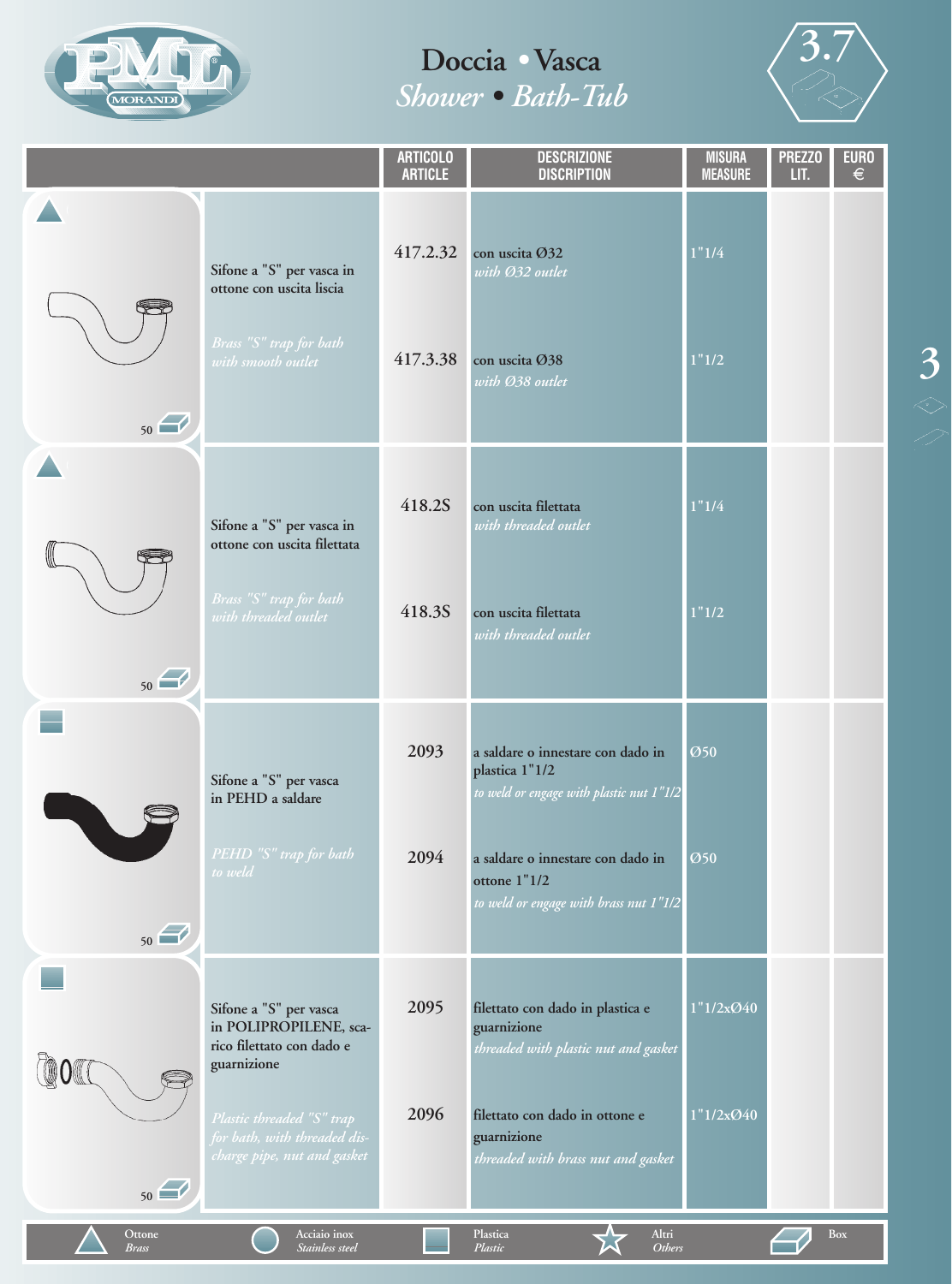

**3** ◇



|                        |                                                                                                     | <b>ARTICOLO</b><br><b>ARTICLE</b> | <b>DESCRIZIONE</b><br><b>DISCRIPTION</b>                                                             | <b>MISURA</b><br><b>MEASURE</b> | <b>PREZZO</b><br>LIT. | <b>EURO</b><br>$\in$ |
|------------------------|-----------------------------------------------------------------------------------------------------|-----------------------------------|------------------------------------------------------------------------------------------------------|---------------------------------|-----------------------|----------------------|
|                        | Sifone per colonna vasca a                                                                          | 2256                              | scarico a saldare con dado in plastica 1"1/4<br>welding discharge pipe with 1"1/4 plastic nut        | Ø40 int.<br>Ø50 est.            |                       |                      |
|                        | saldare "TIPO RIBASSA-<br>TO"<br>orientabile in PEHD                                                | 2257                              | scarico a saldare con dado in plastica 1"1/2<br>welding discharge pipe with 1"1/2 plastic nut        | Ø40 int.<br>Ø50 est.            |                       |                      |
|                        | PEHD lowered type,<br>ball-jointed trap to weld,                                                    | 2258                              | scarico a saldare con dado in ottone 1"1/4<br>welding discharge pipe with 1"1/4 brass nut            | Ø40 int.<br>Ø50 est.            |                       |                      |
| 50                     | for bath tube                                                                                       | 2259                              | scarico a saldare con dado in ottone 1"1/2<br>welding discharge pipe with 1"1/2 brass nut            | Ø40 int.<br>Ø50 est.            |                       |                      |
|                        | Sifone per colonna vasca<br>"TIPO RIBASSATO"                                                        | 2260                              | scarico filettato 1"1/4 con dado in plastica<br>1"1/4 threaed discharge pipe with plastic nut        | 1"1/4                           |                       |                      |
|                        | orient. in PP con scarico<br>filettato 1"1/2 con dado e<br>guarnizione                              | 2261                              | scarico filettato 1"1/2 con dado in plastica<br>1"1/2 threaed discharge pipe with plastic nut        | 1"1/2                           |                       |                      |
|                        | PLASTIC lowered type<br>ball-jointed trap for bath<br>tube with 1"1/2 threaded                      | 2262                              | scarico filettato 1"1/4 con dado in ottone<br>1"1/4 threaed discharge pipe with brass nut            | 1"1/4                           |                       |                      |
| 50                     | discharge pipe with nut<br>and gasket                                                               | 2263                              | scarico filettato 1"1/2 con dado in ottone 1"1/2<br>1"1/2 threaed discharge pipe with brass nut      |                                 |                       |                      |
|                        | Sifone autopulente<br>orientabile in PEHD a<br>saldare                                              | 2214                              | scarico a saldare con dado in<br>plastica 1"1/2<br>welding discharge pipe with 1"1/2 plastic nut     | Ø40 int.<br>Ø50 est.            |                       |                      |
| 50                     | PEHD self-cleaning<br>ball-jointed trap to weld                                                     | 2215                              | scarico a saldare con dado in<br>ottone 1"1/2<br>welding discharge pipe with 1"1/2 brass nut         | Ø40 int.<br>Ø50 est.            |                       |                      |
|                        | Sifone autopulente<br>orientabile in<br>POLIPROPILENE filetta-<br>to da 1"1/2 con dado e<br>guarn.  | 2216                              | scarico filettato 1"1/2 con dado in<br>plastica<br>1"1/2 threaded discharge pipe<br>with plastic nut | 1"1/2                           |                       |                      |
| 50                     | PLASTIC self-cleaning<br>ball-jointed trap, 1"1/2<br>threaded discharge pipe<br>with nut and gasket | 2217                              | scarico filettato 1"1/2 con dado in<br>ottone<br>1"1/2 threaded discharge pipe<br>with brass nut     | 1"1/2                           |                       |                      |
| Ottone<br><b>Brass</b> | Acciaio inox<br>Stainless steel                                                                     |                                   | Plastica<br>Altri<br><b>Others</b><br>Plastic                                                        |                                 |                       | Box                  |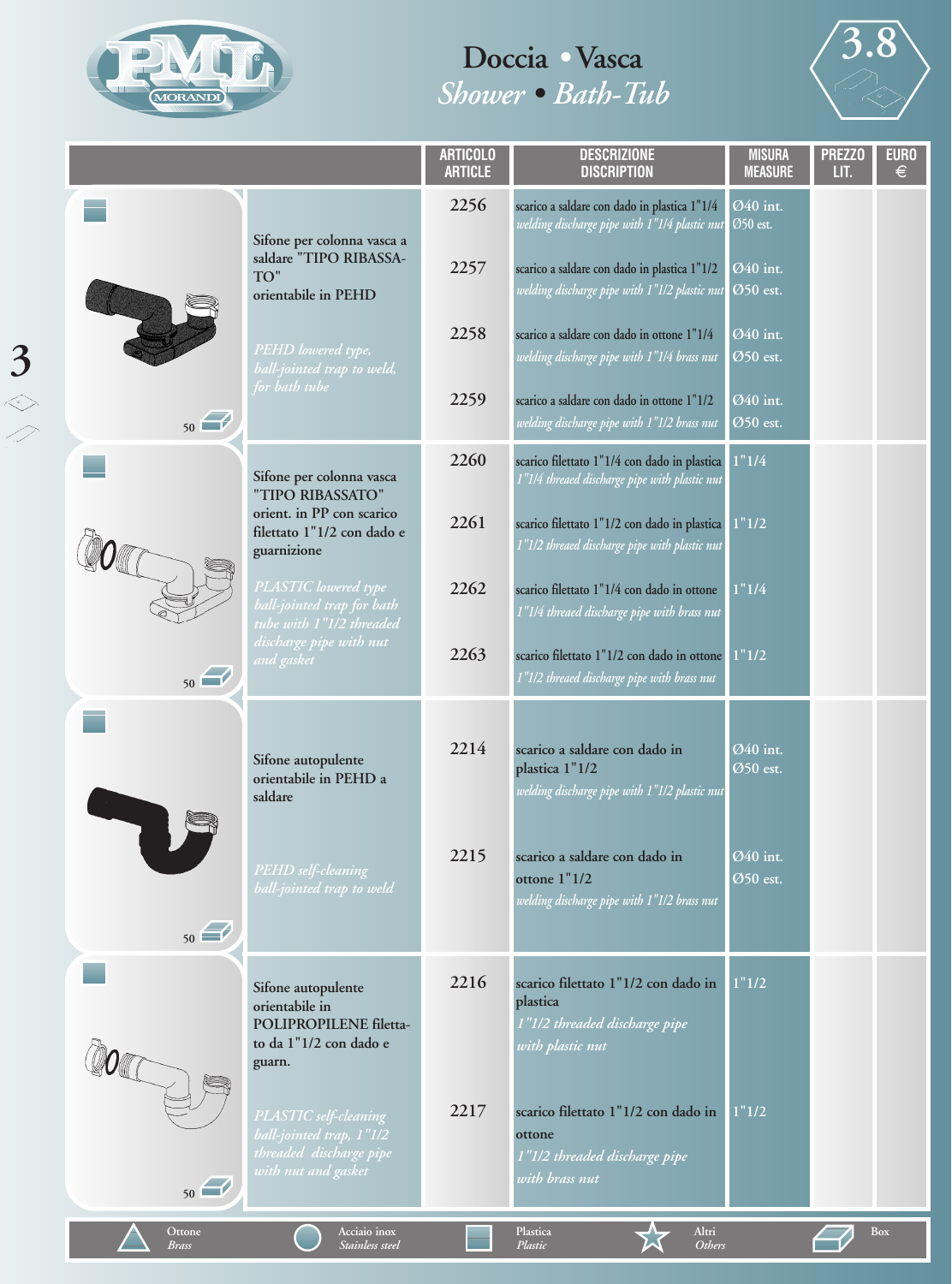



**3**

|                        |                                                                                                                                                                                                | <b>ARTICOLO</b><br><b>ARTICLE</b> | <b>DESCRIZIONE</b><br><b>DISCRIPTION</b>                                                                                                 | <b>MISURA</b><br><b>MEASURE</b> | <b>PREZZO</b><br>LIT. | <b>EURO</b><br>€ |
|------------------------|------------------------------------------------------------------------------------------------------------------------------------------------------------------------------------------------|-----------------------------------|------------------------------------------------------------------------------------------------------------------------------------------|---------------------------------|-----------------------|------------------|
|                        | Sifone orientabile                                                                                                                                                                             | 2220                              | sifone con dado in plastica - 1"1/4<br>trap with plastic nut - 1"1/4                                                                     | Ø40 int.<br>Ø50 est.            |                       |                  |
|                        | ribassato in PVC per<br>colonna vasca e/o<br>pilette doccia                                                                                                                                    | 2221                              | sifone con dado in ottone - 1"1/4<br>trap with brass nut - 1"1/4                                                                         | Ø40 int.<br>Ø50 est.            |                       |                  |
|                        | ball-jointed PVC lowered                                                                                                                                                                       | 2222                              | sifone con dado in plastica - 1"1/2<br>trap with plastic nut - 1"1/2                                                                     | Ø40 int.<br>Ø50 est.            |                       |                  |
| 50                     | trap for bath tube and/or<br>shower wastes                                                                                                                                                     | 2223                              | sifone con dado in ottone - 1"1/2<br>trap with brass nut - 1"1/2                                                                         | Ø40 int.<br>Ø50 est.            |                       |                  |
| l<br>نسسا              | Sifone per vasca in<br><b>POLIPROPILENE</b>                                                                                                                                                    | 2300                              | scarico filettato 1"1/2 con dado<br>1"1/2 threaded discharge pipe with nut                                                               | 1"1/2x@40                       |                       |                  |
| <del>بسسا</del><br>50  | PP "S" trap for bath                                                                                                                                                                           | 2301                              | scarico liscio<br>smooth outle                                                                                                           | 1"1/2x@50                       |                       |                  |
| O                      | Piatto doccia in materiale<br>acrilico rinforzato in<br>poliuretano espanso, con<br>sifone incorporato<br>Acryl shower tray<br>strengthened with foamed<br>polyurethan, with<br>built-in drain | 1010<br>1011                      | NEW<br>piatto doccia acrilico mis.800x800x120<br>acryl shower 800x800x120<br>piatto doccia acrilico mis.900x900x120                      |                                 |                       |                  |
| $_{20}$                |                                                                                                                                                                                                |                                   | acryl shower 900x900x120                                                                                                                 |                                 |                       |                  |
| 20                     | Piatto doccia in materiale<br>acrilico rinforzato in<br>poliuretano espanso, con<br>sifone incorporato<br>Acryl shower tray<br>strengthened with foamed<br>polyurethan, with<br>built-in drain | 1012<br>1013                      | piatto doccia acrilico mis.800x800x120<br>acryl shower 800x800x120<br>piatto doccia acrilico mis.900x900x120<br>acryl shower 900x900x120 |                                 |                       |                  |
| Ottone<br><b>Brass</b> | Acciaio inox<br>Stainless steel                                                                                                                                                                |                                   | Plastica<br>Altri<br>Plastic<br>Others                                                                                                   |                                 |                       | Box              |